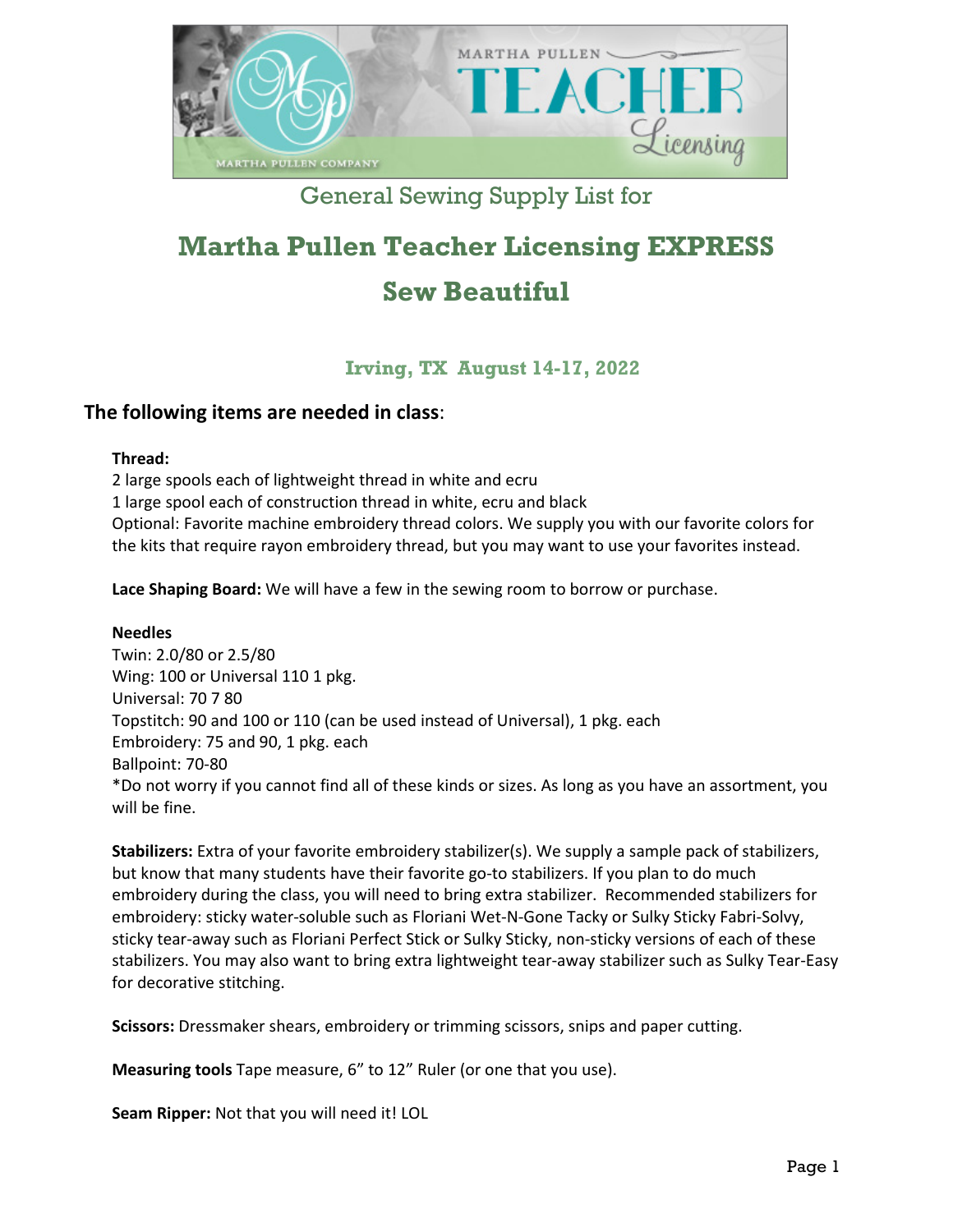**Extra lighting:** We will be demonstrating the latest in lighting technology by Day-Lite (but have a very limited supply). If you have a special need for additional light beyond the room's overhead lights and the machine's awesome lights, feel free to bring an additional light.

#### **Other Notions (We will have all of these items for sale if you need them. We will also have some rulers, for classroom use.)**

- Sewline Glue Pen and 2 or 3 refills or Roxanne's Glue Baste-It
- Wash-Away Basting Tape
- **Tiger or Whimsy Tape**
- **Bodkin Set, recommend John James**
- **Pipin' Hot Binding or DARR or Ten Sisters Piping Ruler**
- **Point Turner**
- **Blue wash-out marking pens**
- Chalk or other marker for darker fabrics
- **Thimble and Hand sewing needles**
- $\blacksquare$  1/2" and 1" Clover bias tape maker
- **Seam Guide**
- **Glass Head Pins**
- **Wonder Clips**
- **Safety Pins (two of each size small, medium and large)**
- **EXEC** Large-eyed tapestry needle or double-eyed needle
- **Fabric Folding Pen**
- **Fasturn Tube Turners (Optional)**
- Quick Point Rulers: Scallop Rulers and Pushers 1/2", 3/4" and 1"
- Quick Point Rulers: Rectangles on Edge Ruler and Pusher
- Quick Point Rulers: 1" Prairie Point Ruler and Pusher
- **Press Cloth**

### **Sewing Machines and Accessories**:

Husqvarna Viking and Suddenly Sewing will be providing all machines. There will be specialty and multiuse top-of-the-line machines for us to complete our work.

#### **Any Viking feet you own:**

Note: These are optional. If you do not have these feet, we will have them for you to borrow, or we may be able to set up a machine in the back of the room with the foot you would like to try.

- Pintuck (5, 7 or 9-groove)
- **D** Open toe
- $\blacksquare$  1/4" foot
- **Edge-joining (guide in the center) or Edge-stitching**
- **Gathering**
- **Mini or Baby Piping**
- **EXA** Zipper Foot
- **Interchangeable Dual-Feed with 1/4" foot with guide and Stitch-in-the-ditch foot**
- **Circular Attachment**
- Welting Foot
- **Any other favorite feet**
- Bobbins (Blue) 6